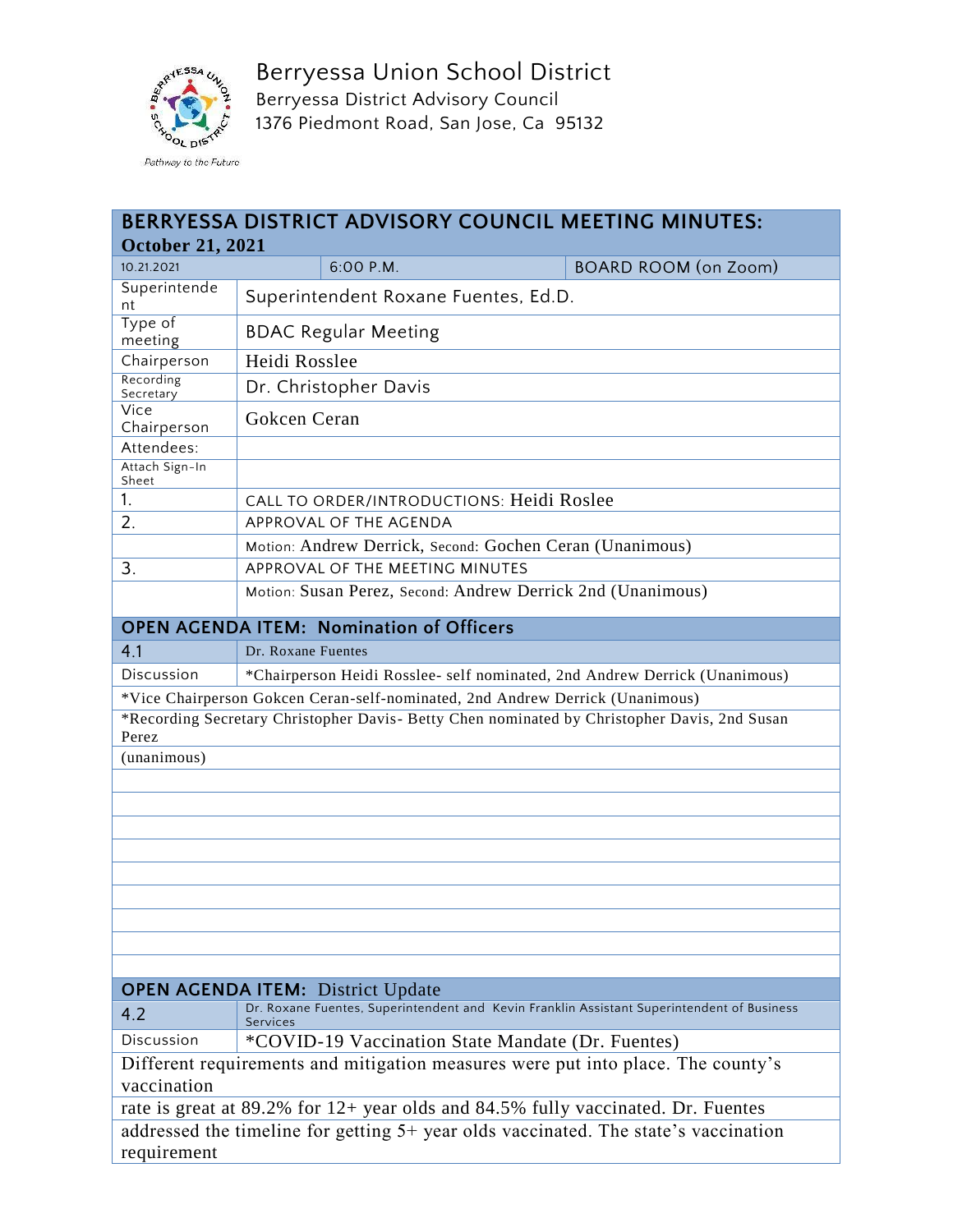

will be first required for 7-12th graders along with school staff at some point in the future when mandated. There is still a long process before the mandate takes effect. Eligibility for 5-11-year-olds to receive vaccines will be decided by 10/31. Informational

campaigns and vaccination clinics in schools and in other parts of the community will be

available in the near future throughout the county.

\*COVID-19 CDPH Testing Program (Mr. Franklin)

Bay Area Community Health is Berryessa's COVID-19 testing partner. They do testing 1st

and 3rd Thursday and is open to the public at Sierramont Middle School. We have a weekly

testing program for staff members and students and it is paid for through a grant from the state

of California with BayPLS Primary Health beginning October 11th. An average of 50- 60

students tested per site per week. Staff members who are required to be tested may get tested

by an outside agency and bring in the results the same week of the test. Home test kits are

not accepted.

\*Measure A Parcel Tax Renewal Information (Mr. Franklin)

79 dollar per parcel tax (1.8 million dollars annually) to pay for needed personnel and items

like math and science teachers, library services, counselors, and technology. This will continue

a tax that has already existed for about 14 years with measure K.

## **OPEN DISCUSSION/FUTURE AGENDA ITEMS:**

| Open Discussion/Future Agenda Items--Heidi Roslee<br>Discussion<br>Will parent volunteering return? Dr. Fuentes talked about CDPH guidance around this.<br>1)<br>2)<br>If a teacher refuses to be vaccinated, will they have an independent studies option?<br>Dr. Fuentes reminded the committee that without a state mandate, it will be difficult to predict<br>3)<br>what that will look like. | 5. |  |  |  |  |  |
|----------------------------------------------------------------------------------------------------------------------------------------------------------------------------------------------------------------------------------------------------------------------------------------------------------------------------------------------------------------------------------------------------|----|--|--|--|--|--|
|                                                                                                                                                                                                                                                                                                                                                                                                    |    |  |  |  |  |  |
|                                                                                                                                                                                                                                                                                                                                                                                                    |    |  |  |  |  |  |
|                                                                                                                                                                                                                                                                                                                                                                                                    |    |  |  |  |  |  |
|                                                                                                                                                                                                                                                                                                                                                                                                    |    |  |  |  |  |  |
|                                                                                                                                                                                                                                                                                                                                                                                                    |    |  |  |  |  |  |
| <b>Action Items</b><br>Person Responsible                                                                                                                                                                                                                                                                                                                                                          |    |  |  |  |  |  |